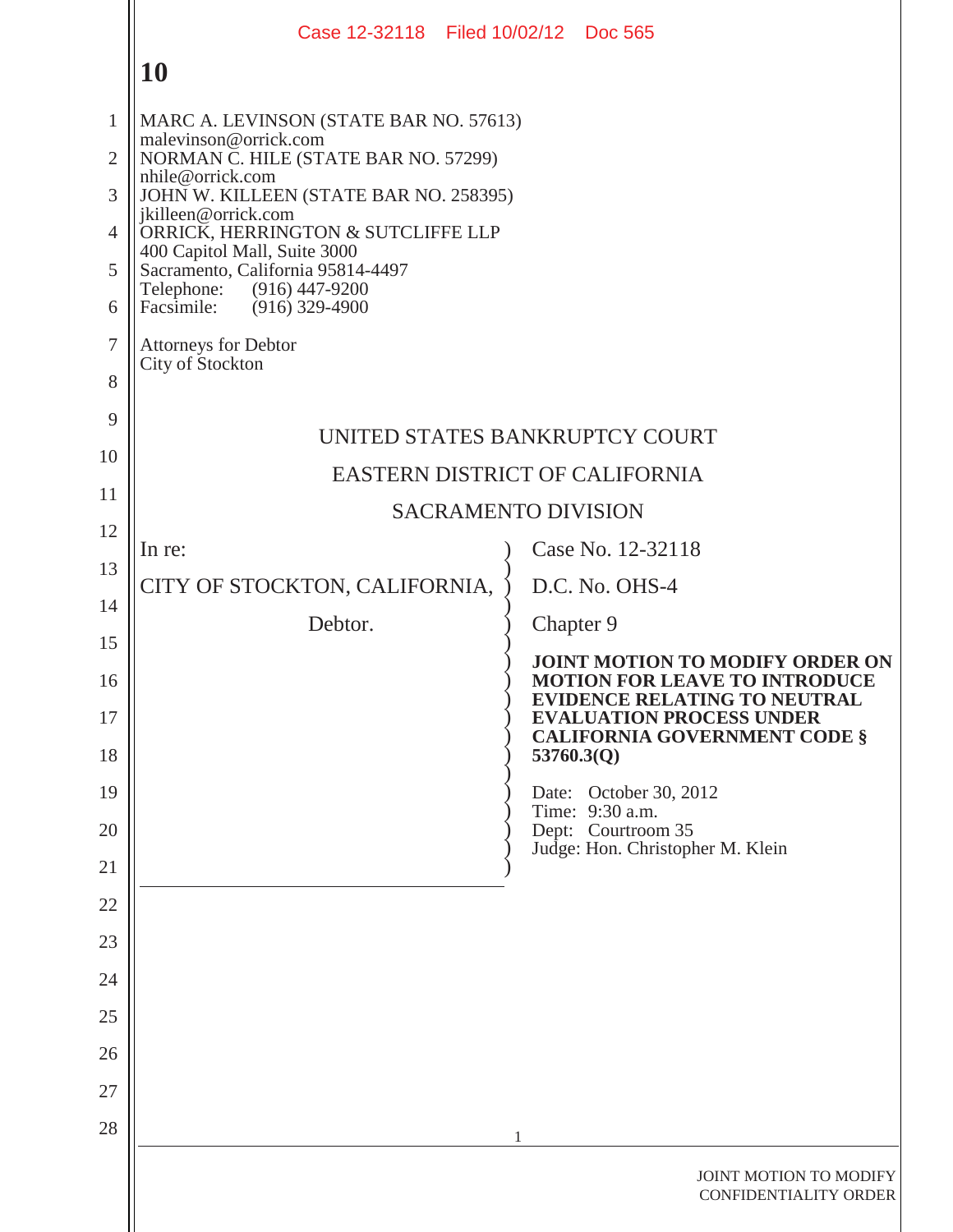| $\mathbf{1}$   | The City of Stockton, California (the "City" or "Stockton"), National Public Finance                   |  |  |  |
|----------------|--------------------------------------------------------------------------------------------------------|--|--|--|
| $\overline{2}$ | Guarantee Corporation ("National"), Assured Guaranty Corp. and Assured Guaranty Municipal              |  |  |  |
| 3              | Corp. (collectively, "Assured"), Franklin High Yield Tax-Free Income Fund and Franklin California      |  |  |  |
| $\overline{4}$ | High Yield Municipal Fund (collectively, "Franklin"), and Wells Fargo Bank, National Association,      |  |  |  |
| 5              | in its role as indenture trustee (the "Indenture Trustee," and together with the City, National,       |  |  |  |
| 6              | Assured, and Franklin, the "Parties"), hereby request that the Court modify its Order on Motion for    |  |  |  |
| $\overline{7}$ | Leave to Introduce Evidence Relating to Neutral Evaluation Process Under California Government         |  |  |  |
| 8              | Code $\S$ 53760.3(q) [Dkt. No. 429] (the "Protective Order") to allow the Parties to use any AB 506-   |  |  |  |
| 9              | Related Communications (defined below) in their upcoming filings regarding eligibility.                |  |  |  |
| 10             | In support of this Motion, the Parties state as follows:                                               |  |  |  |
| 11             | <b>BACKGROUND</b><br>I.                                                                                |  |  |  |
| 12             | The AB 506 Process<br>A.                                                                               |  |  |  |
| 13             |                                                                                                        |  |  |  |
| 14             | On March 27, 2012, the City commenced a "neutral evaluation process" pursuant to<br>1.                 |  |  |  |
| 15             | California Government Code § 53760.3, which has been referred to in this case as the "AB 506           |  |  |  |
| 16             | Process."                                                                                              |  |  |  |
| 17             | 2.<br>The City invited approximately 30 interested parties to participate in the AB 506                |  |  |  |
| 18             | Process. See Declaration of Marc A. Levinson in Support of City of Stockton's Statement of             |  |  |  |
| 19             | Qualifications Under Section 109(c) of the United States Bankruptcy Code [Dkt. No. 452], Ex. A         |  |  |  |
| 20             | (Attaching City of Stockton's Mar. 21, 2012 Press Release). Nearly all of the potential interested     |  |  |  |
| 21             | parties elected to participate in the AB 506 Process, including all of the City's employee unions, the |  |  |  |
| 22             | indenture trustees of its public debt issuances, bond insurers, the sole holder of a series of bonds,  |  |  |  |
| 23             | judgment creditors, and an organization representing City retirees.                                    |  |  |  |
| 24             | The City was unable to resolve its financial and other issues through the AB 506<br>3.                 |  |  |  |
| 25             | Process despite the creditors having extended the initial 60-day statutory period by an additional 30  |  |  |  |
| 26             | days. As a result, the AB 506 Process concluded on June 25, 2012.                                      |  |  |  |
| 27             | On June 28, 2012 (the "Petition Date"), the City commenced this case by filing a<br>4.                 |  |  |  |
| 28             | voluntary petition for relief under chapter 9. In support, the City filed the Statement of             |  |  |  |
|                | $-1-$                                                                                                  |  |  |  |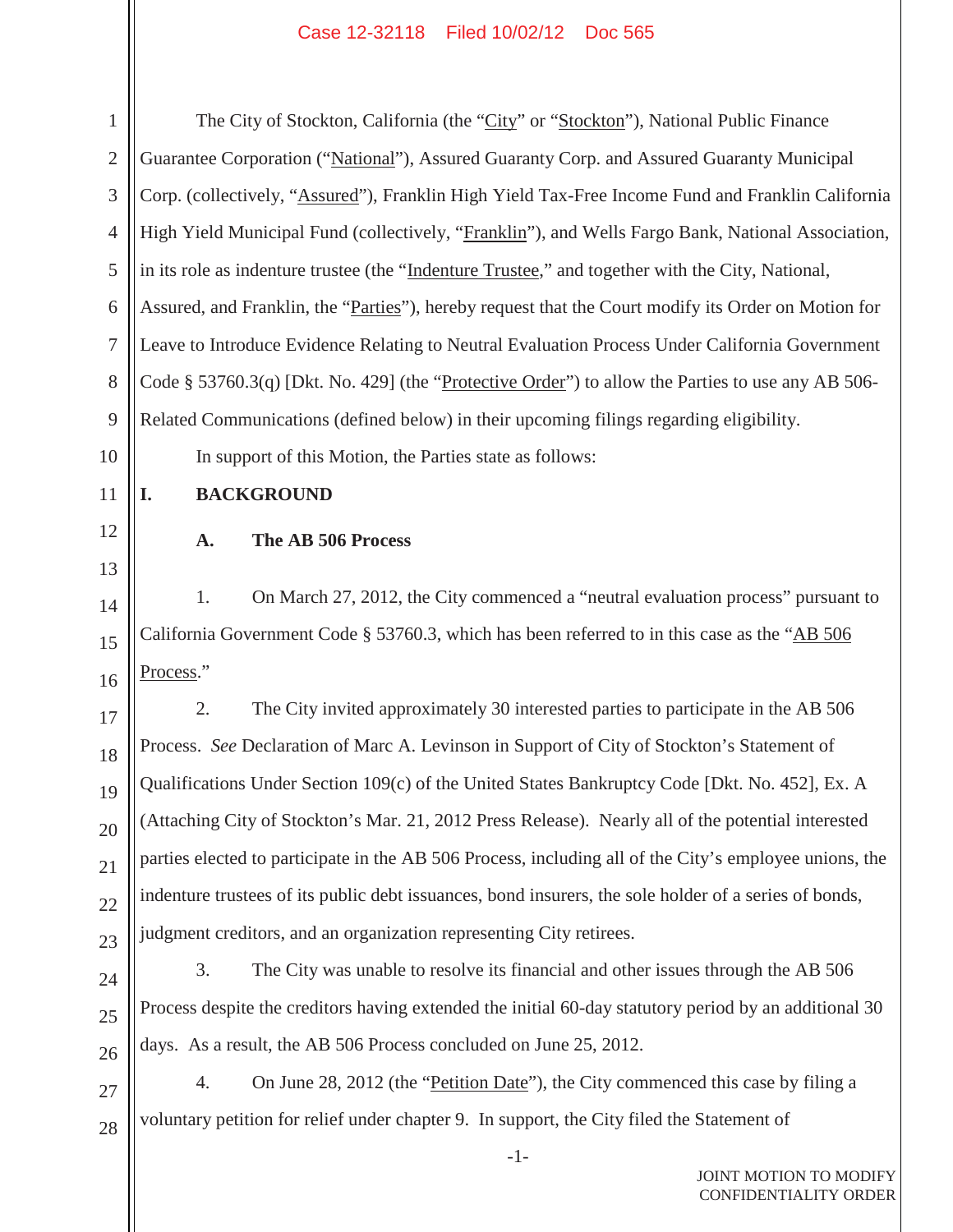Qualifications Under Section 109(c) [Dkt. No. 5] (the "Eligibility Statement") and the Memorandum of Fact and Law in Support of Qualifications Under Section 109(c) of the United States Bankruptcy Code [Dkt. No. 19] (the "Eligibility Memorandum") and associated declarations and exhibits (together with the Eligibility Statement and the Eligibility Memorandum, the "Eligibility Pleadings").

6

1

2

3

4

5

#### **B. The Protective Order**

7 8 9 10 11 12 13 14 5. On June 29, 2012, the City filed its Motion for Leave to Introduce Evidence Relating to Neutral Evaluation Process Under California Government Code § 53760.3(q) [Dkt. No. 16] (the "AB 506 Motion"). The AB 506 Motion sought permission to disclose publicly information relating to the AB 506 Process as to: (1) the number and length of meetings between the City and its creditors; (2) the identity of the participants at such meetings; (3) the types of issues discussed; (4) the financial and other information shared; (5) the offers exchanged and the discussions between the parties; and (6) the status of negotiations between the City and each interested party as of the Petition Date. AB 506 Motion at 3-5.

15 16 17 18 19 20 6. On July 13, 2012, the Court issued an opinion denying the AB 506 Motion [Dkt. No. 426] (the "Opinion"). In particular, the Court found that while statements made, information disclosed, or documents prepared or produced during the AB 506 Process (collectively, the "AB 506-Related Communications") are not necessarily privileged, it was nonetheless appropriate for the Court to issue a protective order precluding the disclosure of such information. Opinion at  $21 - 23$ <sup>1</sup>

7. The Protective Order provides that "no party, person, or entity may disclose without the prior permission of this court, any statements made, information disclosed, or documents

23

22

21

24 25

<sup>26</sup> 27 28 The Court also denied as unnecessary that portion of the AB 506 Motion regarding evidence relating to the number and length of meetings between the City and its creditors, the identity of the participants at such meetings, the types of issues discussed, and the status of negotiations between the City and each interested party as of the June 28 petition date. The Court found that the confidentiality of those matters ceased, as a matter of California law, once the AB 506 Process ended. *Id.* at 16-17, 22-23.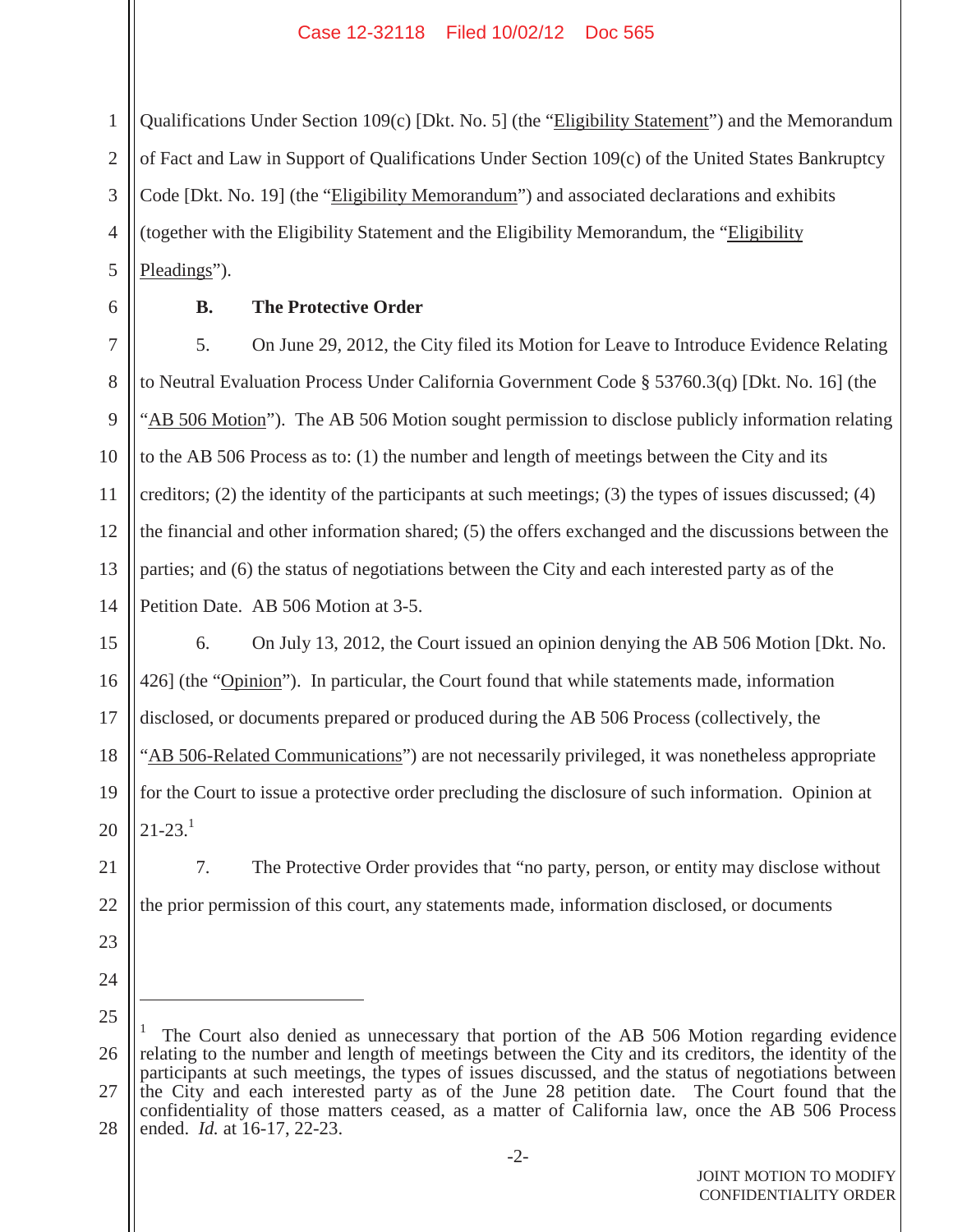2 produced during the neutral evaluation process that was conducted before the filing of this case pursuant to California Government Code § 53760.3." Protective Order at 1.

8. In issuing the Protective Order, the Court noted that it was "taking an incremental approach" because "[a]s the case develops, it may become appropriate to relax the protective order in various respects so that the rights of all parties can be fully examined." Opinion at 21-22. The Court specifically noted that "if objections to the petition are made that place various elements of eligibility in actual dispute, then further relaxations of the protective order will be appropriate." *Id.* at 22.

8 9

1

3

4

5

6

7

## **C. Objections to the City's Eligibility**

10 11 12 13 14 15 16 17 18 19 20 9. On or before August 9, 2012, three creditors, joined by the Indenture Trustee, filed objections to the City's eligibility for relief under chapter 9 of the Bankruptcy Code (collectively the "Objections").<sup>2</sup> Among other things, the Objections assert that (a) the City did not meet its obligation under 11 U.S.C.  $\S$  109(c)(5) to negotiate in good faith with its creditors because it failed to negotiate with California Public Employees' Retirement System ("CalPERS"), the holder of the largest unsecured claim against the City, (b) the City did not meet its obligation under 11 U.S.C. § 109(c)(2) because it failed to negotiate in good faith with its creditors within the meaning of California Government Code § 53760.3(o), and (c) that the City did not meet its obligation under 11 U.S.C. § 921(c) to file the chapter 9 petition in good faith. 10. Pursuant to the Scheduling Order entered on August 31, 2012 [Dkt. No. 558], following discovery, the parties filing the Objections may file supplemental objections to augment

21

<sup>22</sup> 23 24 25 26 27 28 <sup>2</sup> *See*, *e.g.*, National's Objection to the City of Stockton's Qualifications Under Section 109(c) [Dkt. No. 477] ("National's Objection"); Joinder of Indenture Trustee to National's Objection to the City of Stockton's Qualifications Under Section *109(c)* [Dkt. No. 486]; Preliminary Objection of Assured to Debtor's Chapter 9 Petition and Statement of Qualifications [Dkt. No. 482] ("Assured's Objection"); Joinder of Indenture Trustee to Preliminary Objection of Assured to Debtor's Chapter 9 Petition and Statement of Qualifications [Dkt. No. 487]; Franklin's Objection to (A) the City of Stockton's Statement of Qualifications and Eligibility to be a Chapter 9 Debtor Pursuant to Sections 109(c) and 921(c) of the Bankruptcy Code and (B) Entry of an Order for Relief Pursuant to Section 921(d) of the Bankruptcy Code [Dkt. No. 484] ("Franklin's Objection"); Joinder of Indenture Trustee to Franklin's Objection to (A) the City of Stockton's Statement of Qualifications and Eligibility to be a Chapter 9 Debtor Pursuant to Sections 109(c) and 921(c) of the Bankruptcy Code and (B) Entry of an Order for Relief Pursuant to Section 921(d) of the Bankruptcy Code [Dkt. No. 485].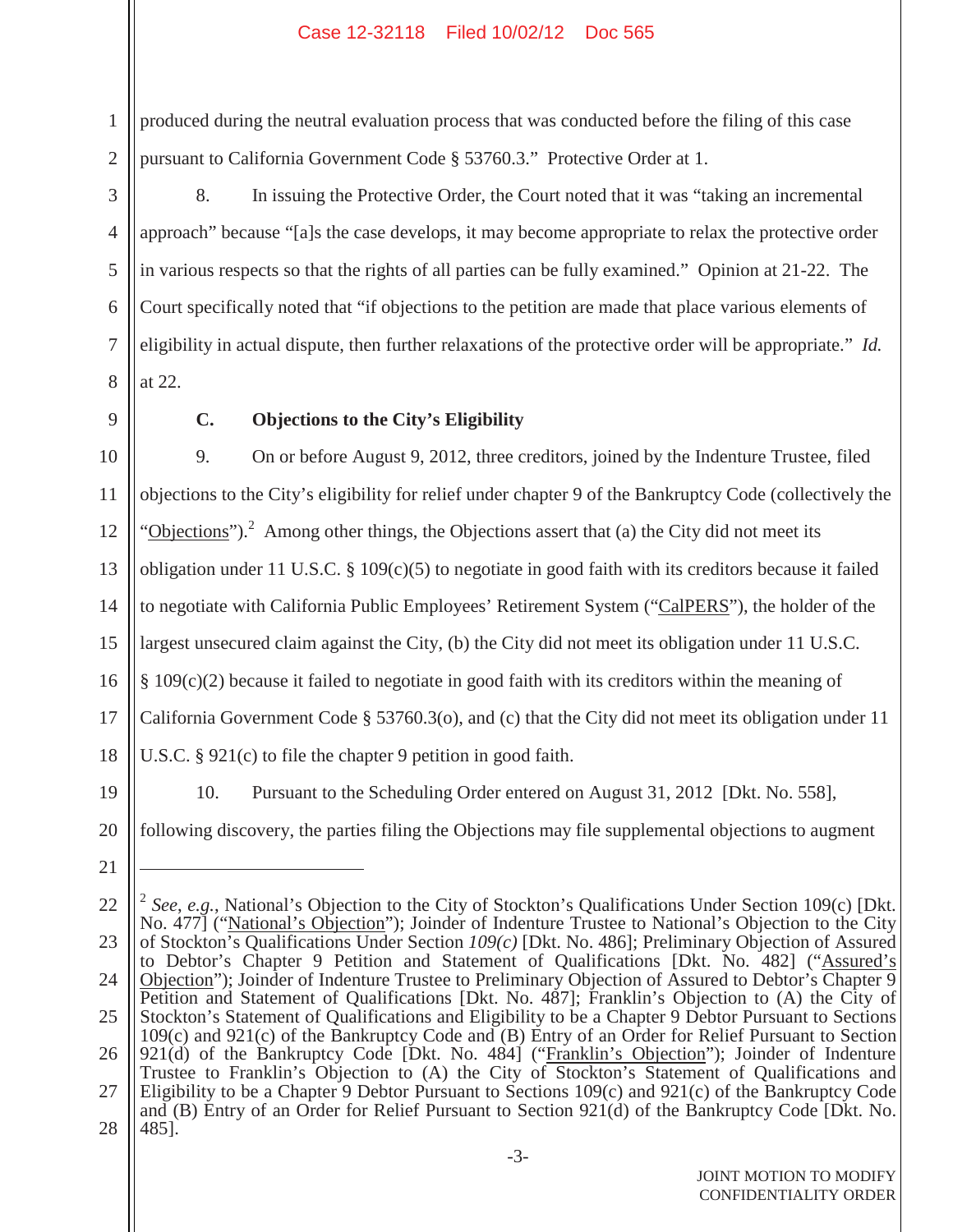their Objections, including briefing, declarations, and expert reports, on or before November 9, 2012. The City may file a reply to the Objections and to any such supplemental materials on or before December 21, 2012. A status conference is scheduled for January 8, 2013 to determine the schedule for conducting an evidentiary hearing regarding the City's eligibility.<sup>3</sup>

5

1

2

3

4

#### **D. The Modified Protective Order**

6 7 8 9 10 11 12 13 14 15 16 17 11. After discussions, the Parties and CalPERS agreed that discovery may include AB 506-Related Communications. On September 24, 2012, the City submitted to the Court a stipulated form of proposed order to that effect, namely, the Stipulated Order Modifying Order on Motion for Leave to Introduce Evidence Relating to Neutral Evaluation Process Under California Government Code § 53760.3(q) (the "Modified Protective Order"). As of the date hereof, the Court has neither approved nor disapproved of the Modified Protective Order. The proposed order would amend the Protective Order "to permit any party, person or entity to disclose any AB 506-Related Communications to any Party pursuant to a discovery request or during a deposition in connection with this case . . . ." Modified Protective Order at 3. The Modified Protective Order also provides that the Protective Order "shall continue to protect any AB 506-Related Communications disclosed during the course of discovery from disclosure to the extent not explicitly permitted by this Order." *Id.*

18

#### **E. Meet and Confer Efforts**

19 20 21 22 23 24 12. The Parties believe that the use of AB 506-Related Communications is critical to support their respective supplemental filings regarding the upcoming determination of the City's eligibility to be a debtor in this bankruptcy case. Given the scope of the issues that will be adjudicated in connection with the eligibility question, the Parties recognize that various aspects of the City's prepetition conduct, including in the AB 506 Process, are highly relevant to the eligibility determination.<sup>4</sup> CalPERS, however, disagrees and has to date declined, despite numerous requests,

<sup>25</sup>

<sup>26</sup>  $3<sup>3</sup>$  The Parties expect that evidentiary hearing to be scheduled for the end of January or, at the latest, the beginning of February.

<sup>27</sup> 28 -4- <sup>4</sup> Of course, the Parties recognize that the AB 506-Related Communications may include sensitive information and have therefore agreed that all such communications would only be used in this bankruptcy case pursuant to the terms and conditions of the Stipulation and Protective Order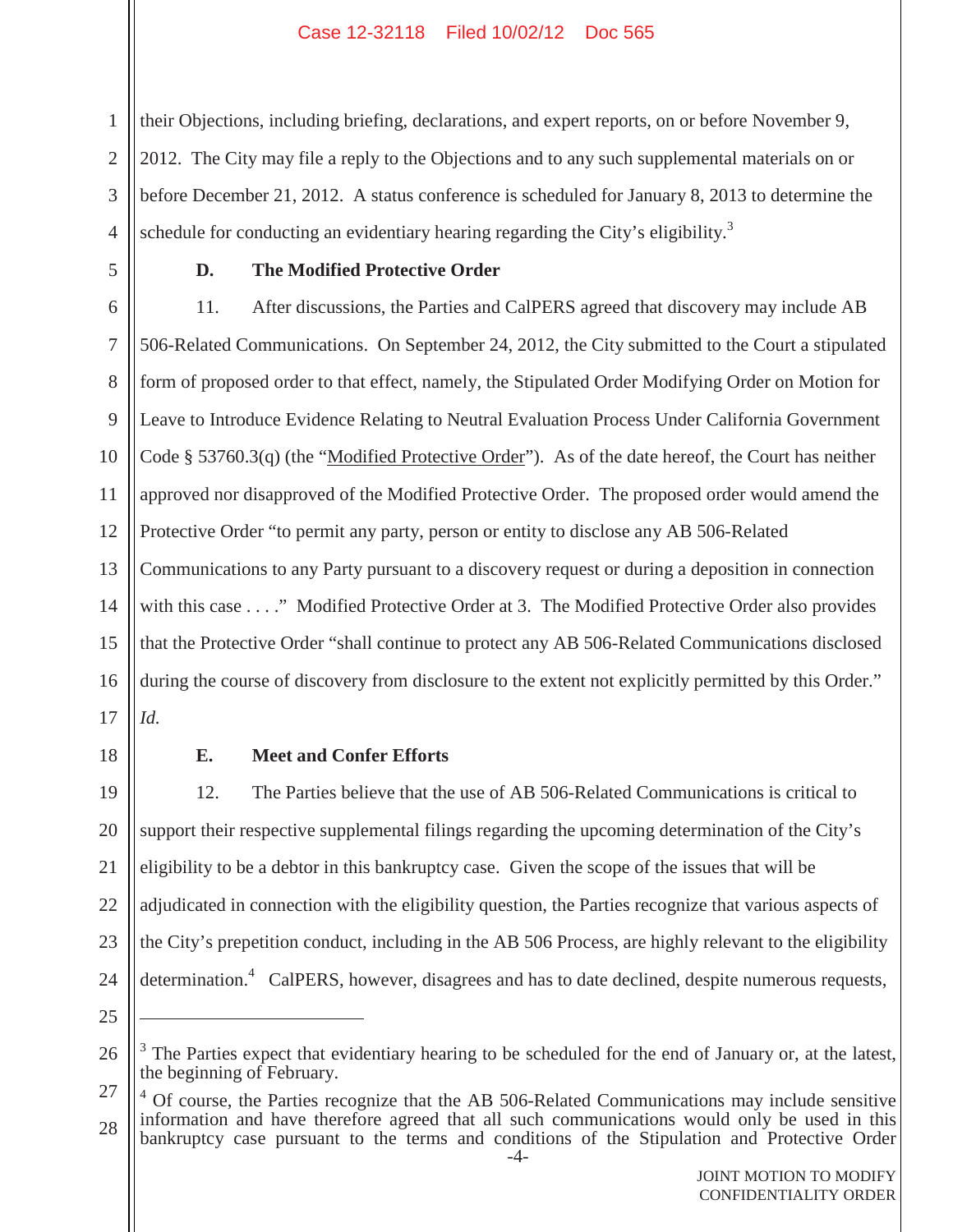1 2 3 4 to agree to permit the Parties to use AB 506-Related Communications in their court filings regarding eligibility, even if such disclosure is made only under seal pursuant to the Stipulation and Protective Order. This Motion is necessary because the Parties need to use AB 506-Related Communications in their supplemental filings but have been unable to obtain CalPERS' agreement to do so.

5

6

7

8

it:

9

10

11

12

13

14

15

16

17

20

21

24

25

26

27

### **II. DISCUSSION**

13. To be eligible for relief under chapter 9, the City must meet certain criteria. Section  $109(c)(5)$  of the Bankruptcy Code provides that an entity is eligible to be a debtor under chapter 9 if

- (5)(B) has negotiated in good faith with creditors and has failed to obtain the agreement of creditors holding at least a majority in amount of the claims of each class that such entity intends to impair under a plan in a case under such chapter; or
- (C) is unable to negotiate with creditors because such negotiation is impracticable.

11 U.S.C. § 109(c). Further, section  $109(c)(2)$  of the Bankruptcy Code requires that a municipality first be authorized by the state to file for chapter 9 relief, and California has required as a condition to such authorization that the municipality negotiate in good faith with its creditors in the AB 506 process. The City bears the burden of satisfying each criterion; if it cannot do so, the Court must

18 dismiss the City's petition. *Int'l Ass'n of Firefighters, Local 1186 v. City of Vallejo (In re City of*

19 *Vallejo)*, 408 B.R. 280, 289 (B.A.P. 9th Cir. 2009).

14. In addition, section 921(c) of the Bankruptcy Code requires that a debtor under

chapter 9 "file the petition in good faith." 11 U.S.C. § 921(c).

22 23 15. In the Eligibility Pleadings, the City asserts that it has met these requirements. *See* Eligibility Memorandum at 18-19, 38-43. For instance, the City states:

> "[T]hrough the AB 506 process the City recently engaged most of its major creditors in a way that revolved around their treatment under a potential plan. . . . As the City will demonstrate after the Court allows in

28 approved by the Court on September 28, 2012 [Dkt. No. 564] (the "Stipulation and Protective Order").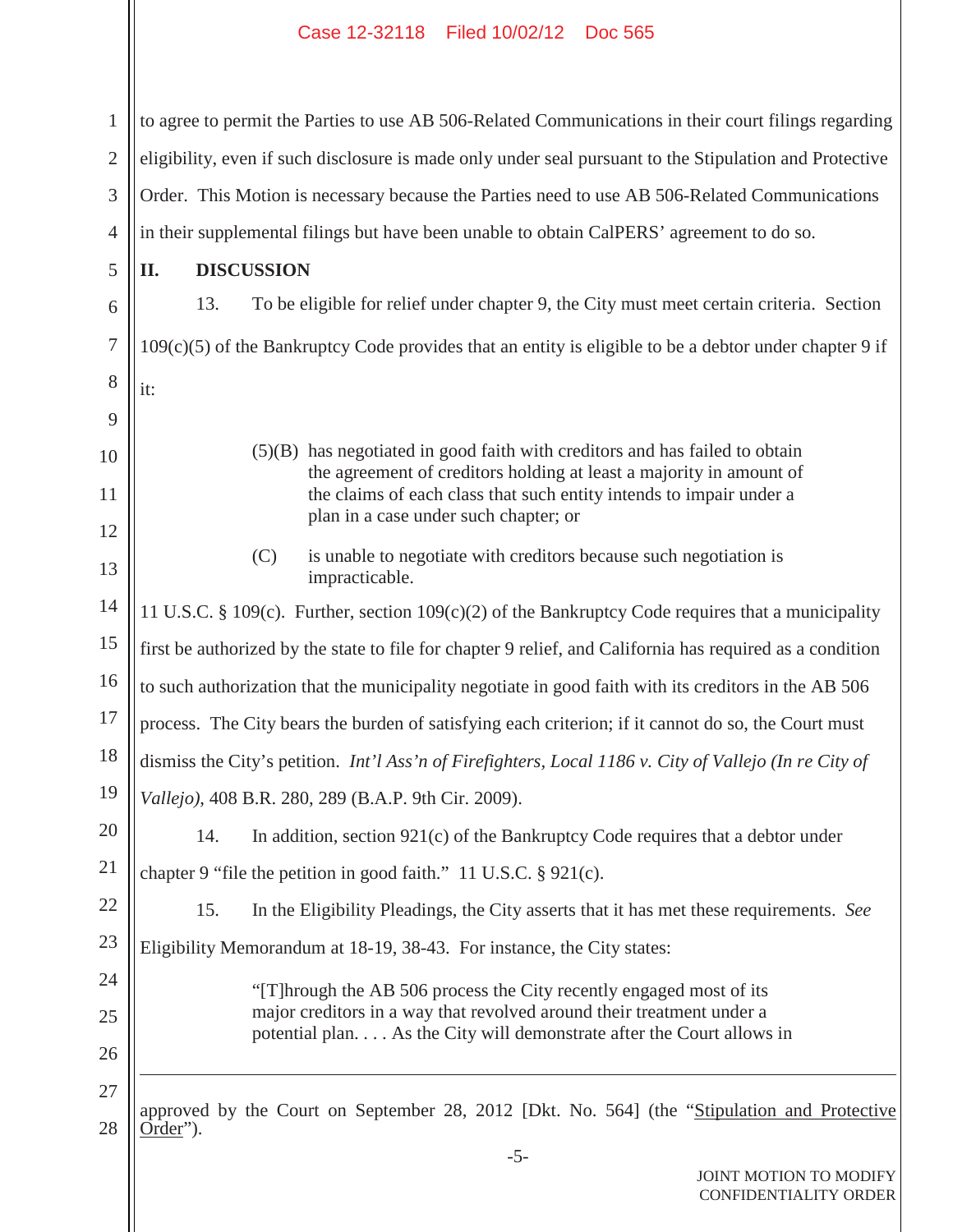|        |                                                                                                                                                   | Case 12-32118 Filed 10/02/12 Doc 565                                                                                                                                         |  |  |  |  |  |
|--------|---------------------------------------------------------------------------------------------------------------------------------------------------|------------------------------------------------------------------------------------------------------------------------------------------------------------------------------|--|--|--|--|--|
| 1      |                                                                                                                                                   | the relevant evidence, the City spent enormous time and resources                                                                                                            |  |  |  |  |  |
| 2      | developing its ask to each interested party/future plan class The<br>Vallejo court anticipated exactly this sort of 'proposed plan' 'in concept,' |                                                                                                                                                                              |  |  |  |  |  |
| 3      |                                                                                                                                                   | and the City has satisfied subsection $(c)(5)(B)$ .                                                                                                                          |  |  |  |  |  |
| 4      |                                                                                                                                                   | * * * *                                                                                                                                                                      |  |  |  |  |  |
| 5<br>6 |                                                                                                                                                   | As an alternative basis for satisfying $\S 109(c)(5)$ 's requirements, the City<br>was unable to negotiate with its creditors because such negotiation was<br>impracticable. |  |  |  |  |  |
| 7      |                                                                                                                                                   | * * * *                                                                                                                                                                      |  |  |  |  |  |
| 8      |                                                                                                                                                   |                                                                                                                                                                              |  |  |  |  |  |
| 9      | Despite good faith efforts by the City and the interested parties,<br>when the AB 506 process concluded on June 25, 2012, the City had not        |                                                                                                                                                                              |  |  |  |  |  |
| 10     |                                                                                                                                                   | 'resolved all pending disputes with creditors.'                                                                                                                              |  |  |  |  |  |
| 11     |                                                                                                                                                   | * * * *                                                                                                                                                                      |  |  |  |  |  |
| 12     |                                                                                                                                                   | Only when [the AB 506 Process] failed did the City have no other choice.<br>It filed its petition not as a litigation tactic, but because it ran out of time.                |  |  |  |  |  |
| 13     | Id.                                                                                                                                               |                                                                                                                                                                              |  |  |  |  |  |
| 14     | 16.                                                                                                                                               | The Objections, on the other hand, assert, among other things, that the City has not                                                                                         |  |  |  |  |  |
| 15     |                                                                                                                                                   | demonstrated that it has met the eligibility requirements under section 109(c) or section 921(c). For                                                                        |  |  |  |  |  |
| 16     |                                                                                                                                                   |                                                                                                                                                                              |  |  |  |  |  |
| 17     |                                                                                                                                                   | example, National's Objection states that:                                                                                                                                   |  |  |  |  |  |
| 18     |                                                                                                                                                   | The City has failed to carry its burden of showing that it meets the<br>eligibility requirements under section $109(c)$ as it did not negotiate in good                      |  |  |  |  |  |
| 19     |                                                                                                                                                   | faith with its creditors as required by section $109(c)(5)(B)$ of the                                                                                                        |  |  |  |  |  |
| 20     |                                                                                                                                                   | Bankruptcy Code because (i) the City did not intend to and in fact did not<br>negotiate with its single largest unsecured creditor, CalPERS, either                          |  |  |  |  |  |
| 21     |                                                                                                                                                   | before, during or after the AB 506 process, which negotiations were not<br>impracticable; and (ii) the Ask is not a feasible plan or in the best interests                   |  |  |  |  |  |
| 22     |                                                                                                                                                   | of creditors.                                                                                                                                                                |  |  |  |  |  |
| 23     |                                                                                                                                                   | * * * *                                                                                                                                                                      |  |  |  |  |  |
| 24     |                                                                                                                                                   | Here, similar to Sullivan County, the City has failed to meet the good faith                                                                                                 |  |  |  |  |  |
| 25     |                                                                                                                                                   | requirements under section $921(c)$ and section $109(c)(5)(B)$ . As<br>previously discussed, the City has not presented evidence that it negotiated                          |  |  |  |  |  |
| 26     |                                                                                                                                                   | with its creditors equitably and thus, in good faith. The Ask clearly<br>demonstrates the City's favorable treatment of CalPERS, its single largest                          |  |  |  |  |  |
| 27     |                                                                                                                                                   | unsecured creditor, to the detriment of other similarly-situated creditors,<br>including National. Further, by the City's own admission, the Ask is not a                    |  |  |  |  |  |
| 28     |                                                                                                                                                   |                                                                                                                                                                              |  |  |  |  |  |
|        |                                                                                                                                                   | $-6-$<br>JOINT MOTION TO MODIFY<br>CONFIDENTIALITY ORDER                                                                                                                     |  |  |  |  |  |

Ш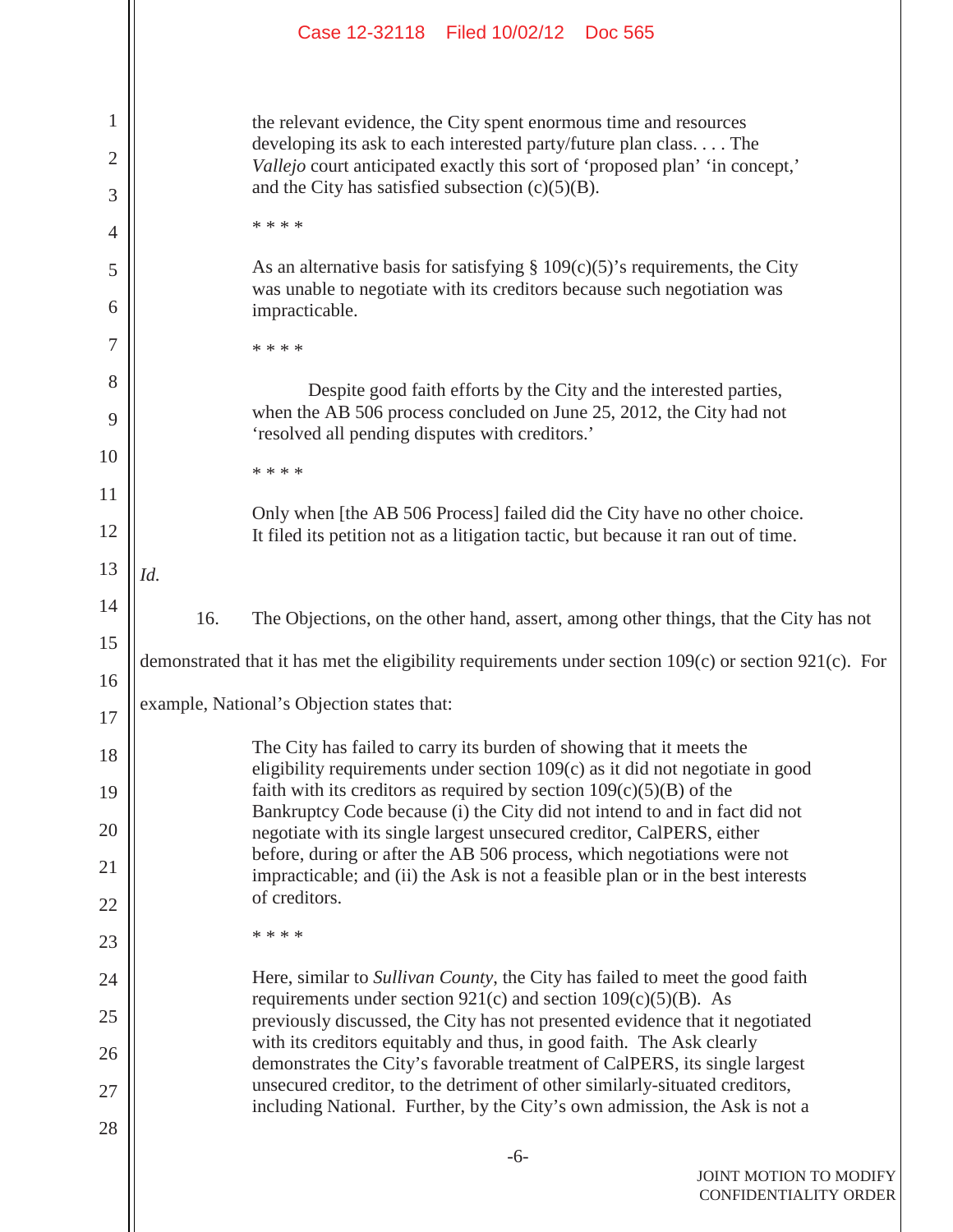|                                     | Case 12-32118 Filed 10/02/12 Doc 565                                                                                                                                                                                             |  |  |  |  |  |  |
|-------------------------------------|----------------------------------------------------------------------------------------------------------------------------------------------------------------------------------------------------------------------------------|--|--|--|--|--|--|
| $\mathbf{1}$<br>$\overline{2}$<br>3 | plan that is feasible and in the best interests of creditors and that can be<br>confirmed in chapter 9.<br>National's Objection at 10-18; see also Assured's Objection at 15-20; Frankin's Objection at 2-3.                     |  |  |  |  |  |  |
| $\overline{4}$                      | 17.<br>Assured additionally states in its Objection that:                                                                                                                                                                        |  |  |  |  |  |  |
| 5<br>6                              | Independent of whether the City negotiated in good faith within the<br>meaning of the Bankruptcy Code, Stockton did not negotiate in "good<br>faith" within the meaning of AB 506. The City contends it was                      |  |  |  |  |  |  |
| 7<br>8                              | "specifically authorized" to be a municipal debtor under California law<br>because it "participated in a neutral evaluation process pursuant to Section<br>53760.3." Cal. Gov't Code § 53760(a). Section 53760.3(o) requires the |  |  |  |  |  |  |
| 9                                   | City to negotiate "in good faith,"  Assured believes that the City (i)                                                                                                                                                           |  |  |  |  |  |  |
| 10                                  | lacked the "intent to negotiate toward a resolution" of a consensual<br>adjustment of its debt with both Assured and CalPERS and (ii) did not                                                                                    |  |  |  |  |  |  |
| 11                                  | "provide complete and accurate information to provide the relevant parties<br>through the neutral evaluation process with sufficient information to<br>negotiate the readjustment of the municipality's debt."                   |  |  |  |  |  |  |
| 12                                  | Assured's Objection at 18-19.                                                                                                                                                                                                    |  |  |  |  |  |  |
| 13<br>14                            | 18.<br>The Objections place three elements of good faith "in actual dispute," and therefore                                                                                                                                      |  |  |  |  |  |  |
| 15                                  | the Parties submit that "further relaxation[] of the protective order" in respect of AB 506-Related                                                                                                                              |  |  |  |  |  |  |
| 16                                  | Communications is now "appropriate." Opinion at 22. The only purpose of expending the resources                                                                                                                                  |  |  |  |  |  |  |
| 17                                  | to conduct discovery is to permit the Parties to develop and present it to the Court to support a                                                                                                                                |  |  |  |  |  |  |
| 18                                  | Party's position on a contested issue. In this case, the communications between the participants in                                                                                                                              |  |  |  |  |  |  |
| 19                                  | the AB 506 Process and the City's decisions with respect to CalPERS are highly relevant to the good                                                                                                                              |  |  |  |  |  |  |
| 20                                  | faith and impracticability issues under Section 109(c). Having undertaken the effort in discovery to                                                                                                                             |  |  |  |  |  |  |
| 21<br>22                            | develop the evidentiary facts, the Parties should be allowed the incremental step of submitting the                                                                                                                              |  |  |  |  |  |  |
| 23                                  | discovered evidence to inform this Court's decision on eligibility. The Parties respectfully submit                                                                                                                              |  |  |  |  |  |  |
| 24                                  | that any concern over further disclosure of the AB 506-Related Communications will be sufficiently                                                                                                                               |  |  |  |  |  |  |
| 25                                  | addressed by the Stipulation and Protective Order.                                                                                                                                                                               |  |  |  |  |  |  |
| 26                                  | 19.<br>Finally, the relief requested in this Motion is consistent with the Opinion. There, the                                                                                                                                   |  |  |  |  |  |  |
| 27<br>28                            | Court noted that, "if objections to the petition are made that place various elements of eligibility in                                                                                                                          |  |  |  |  |  |  |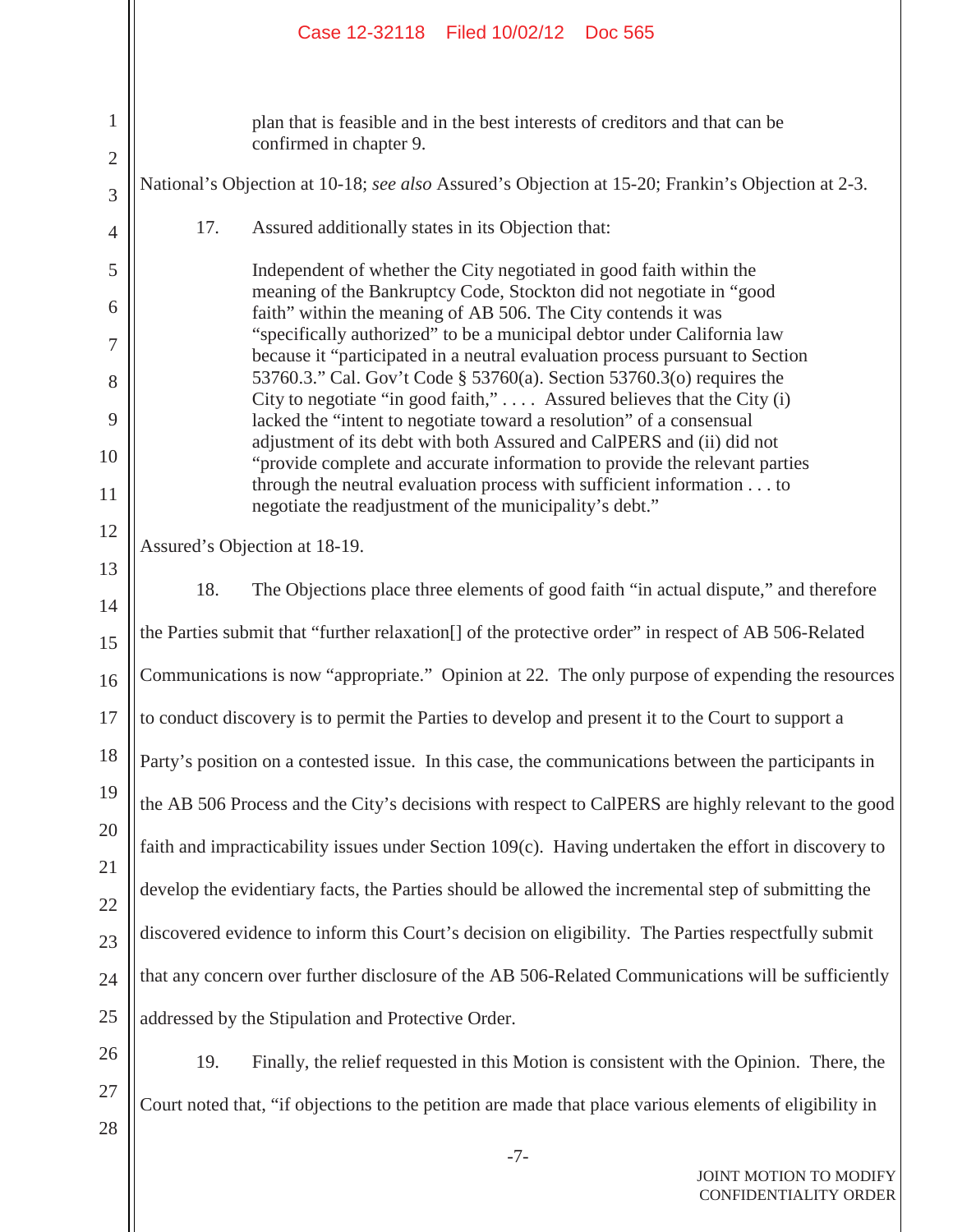| $\mathbf{1}$        | actual dispute, then further relaxations of the protective order will be appropriate." Opinion at 22.    |            |                                                         |  |
|---------------------|----------------------------------------------------------------------------------------------------------|------------|---------------------------------------------------------|--|
| $\overline{2}$      | The further modification of the Protective Order sought by the Parties in this Motion is consistent      |            |                                                         |  |
| 3                   | with the "incremental approach" contemplated by the Court.                                               |            |                                                         |  |
| $\overline{4}$      | WHEREFORE, the Parties respectfully request that this Court issue an order further                       |            |                                                         |  |
| 5                   | modifying the Protective Order to allow the Parties to use the AB 506-Related Communications             |            |                                                         |  |
| 6<br>$\overline{7}$ | disclosed during the course of discovery to support their further briefing and in connection with the    |            |                                                         |  |
|                     |                                                                                                          |            |                                                         |  |
| 8                   | evidentiary hearing on the City's eligibility for chapter 9 relief, provided that any such disclosure in |            |                                                         |  |
| 9                   | Court filings or otherwise be made pursuant to the terms of the Stipulation and Protective Order.        |            |                                                         |  |
| 10                  | Dated: October 2, 2012                                                                                   | <b>LLP</b> | ORRICK, HERRINGTON & SUTCLIFFE                          |  |
| 11                  |                                                                                                          |            |                                                         |  |
| 12                  |                                                                                                          | By:        | /s/ Marc A. Levinson                                    |  |
| 13                  |                                                                                                          |            | Marc A. Levinson<br>Norman C. Hile                      |  |
| 14                  |                                                                                                          |            | John W. Killeen                                         |  |
| 15                  |                                                                                                          |            | Attorneys for City of Stockton,<br>Debtor               |  |
| 16                  |                                                                                                          |            |                                                         |  |
| 17<br>18            | Dated: October 2, 2012                                                                                   |            | <b>WINSTON &amp; STRAWN LLP</b>                         |  |
|                     |                                                                                                          |            |                                                         |  |
| 19<br>20            |                                                                                                          | By:        | /s/ Lawrence A. Larose                                  |  |
| 21                  |                                                                                                          |            | Lawrence A. Larose (admitted pro<br>hac vice)           |  |
| 22                  |                                                                                                          |            | Attorneys for Movant,<br><b>National Public Finance</b> |  |
| 23                  |                                                                                                          |            | <b>Guarantee Corporation</b>                            |  |
| 24                  |                                                                                                          |            |                                                         |  |
| 25                  |                                                                                                          |            |                                                         |  |
| 26                  |                                                                                                          |            |                                                         |  |
| 27                  |                                                                                                          |            |                                                         |  |
| 28                  |                                                                                                          |            |                                                         |  |
|                     |                                                                                                          |            | $-8-$                                                   |  |
|                     |                                                                                                          |            | JOINT MOTION TO MODIFY                                  |  |